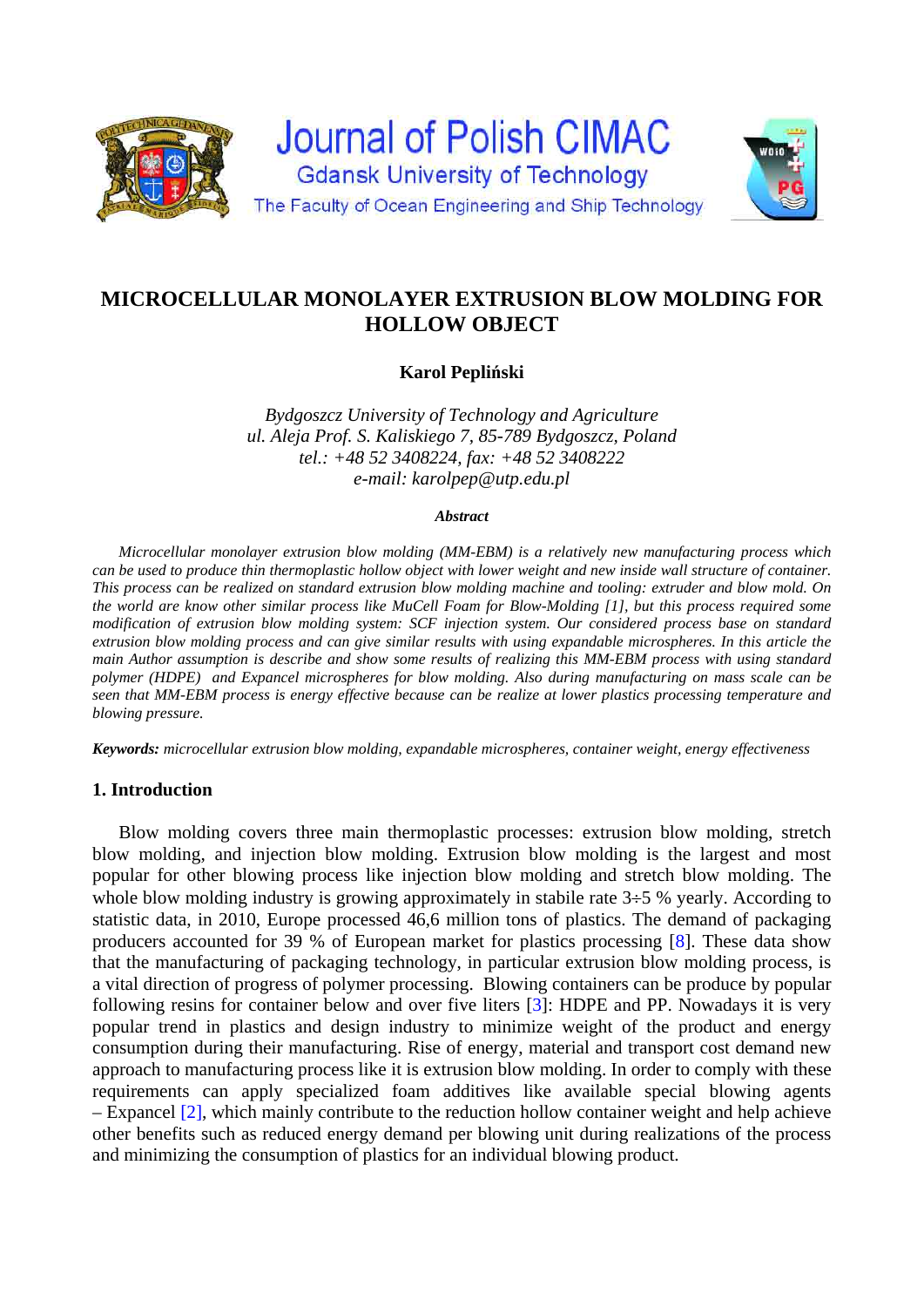In the world literature on the realized subject in this article is contained only very sparse information of a vague and advertising on the MM-EBM process, especially HDPE modified special agent in the form of microspheres. Brand is the lack of research results to modify the impact of this material on the course and efficiency of MM-EBM, which raises the need for the implementation of the theme of this issue. In this article the Author presents selected the first stage of their research, which concerns selection of the ranges processing of MM-EBM conditions in terms of accepted criteria: minimize the weight of the product, reduce temperature profile on the plasticizing and extrusion head system and also to cut the demand for compressed air consumption during inflation and blowing parison. Like it is obviously known producing compressed air form most standard EBM systems which need value range about  $4\div 6$  bars it is cost. It is well known that the loss in pressure of 1 bar results in a loss of energy equivalent to 7 $\div$ 8 % of power consumed by air compressor manufacturers. Therefore, the lower blowing pressure value from 5 to 3 bar reduces the generation of compressed air at about  $21\div 26$  %. Hence it is advisable to make attempts to blow molded parison at lower pressures. These requirements are very good for idea of material and energy-consuming systems [4]. The manufacturer's data Expancel that such blowing pressure reduction is possible, however, information on the MM-EBM is elementary (in a few sentences). Other general information is that Expacel in most plastics technology can be processed on the temperature range  $140\div 220$  °C [2]. It should also be noted that for the standard process of extrusion blow molding HDPE extruded parison temperature is about 190 °C (similar to the plasticizing unit – 180÷190 °C) and the blowing pressure is 5 bar. These assumptions are by no means true for containers with an average thickness of the extruded parison wall thickness  $2\div 3$  mm. For these assumptions can be realized first try of microcellular monolayer extrusion blow molding process which task range will be describe in process description.

#### **2. Extrusion blow molding process**

Extrusion blow molding is a manufacturing technique used to quickly form hollow object like blown bottles and containers of different geometry and volume. It has alternative glass and metal containers. The fast developments in BM polymers, additives and EBM equipment technology give whole spectrum to blowing product like: multilayered fuel tanks, spoilers, and drums. It does mean that consumer product industries (beverage, cosmetics) are the prime users of blow molding. Diagram of an extrusion blow molding process is visible on Fig. 1. Blow molding involves a tube of hot thermoplastic being extruded continuously downward from the die. When the extruded parison is of the accurate length, the mold is closed, squeeze and pinching off the top and bottom ends (sometimes in a different place or in each place) and a cutoff knife cuts the parison at the near die face [3]. Next the blow mold is going to the blow pin station. Compressed air is injected into the molten parison and then expands to contact with mold cavity and starts cooling cycle to moment when hollow object solidifies. The cooling action is realized by water mold cooling and dry purge of compressed air. Subsequently article is then ejected. The excessive amount of plastics material ("tail") created in the pinch off section is automatically trimmed. For bigger parts this operations are made manual by an operator.

Machines with programming head can extrude a controlled variable-wall-thickness parison using the moveable core which is inside die head. In place where container will be have higher blow ratio parison should be thicker then other place. For complex geometry it is not to easy predict the parison profile thickness distribution. The programmable parison extrusion program for thickness utilizes just the correct amount of material for the container. Wall thickness can be controlled in almost all sections of the container [3]. In this place can be very helpful CAE programs like Ansys-Polyflow [6], which assist to obtain proper parison shape to final blowing hollow object.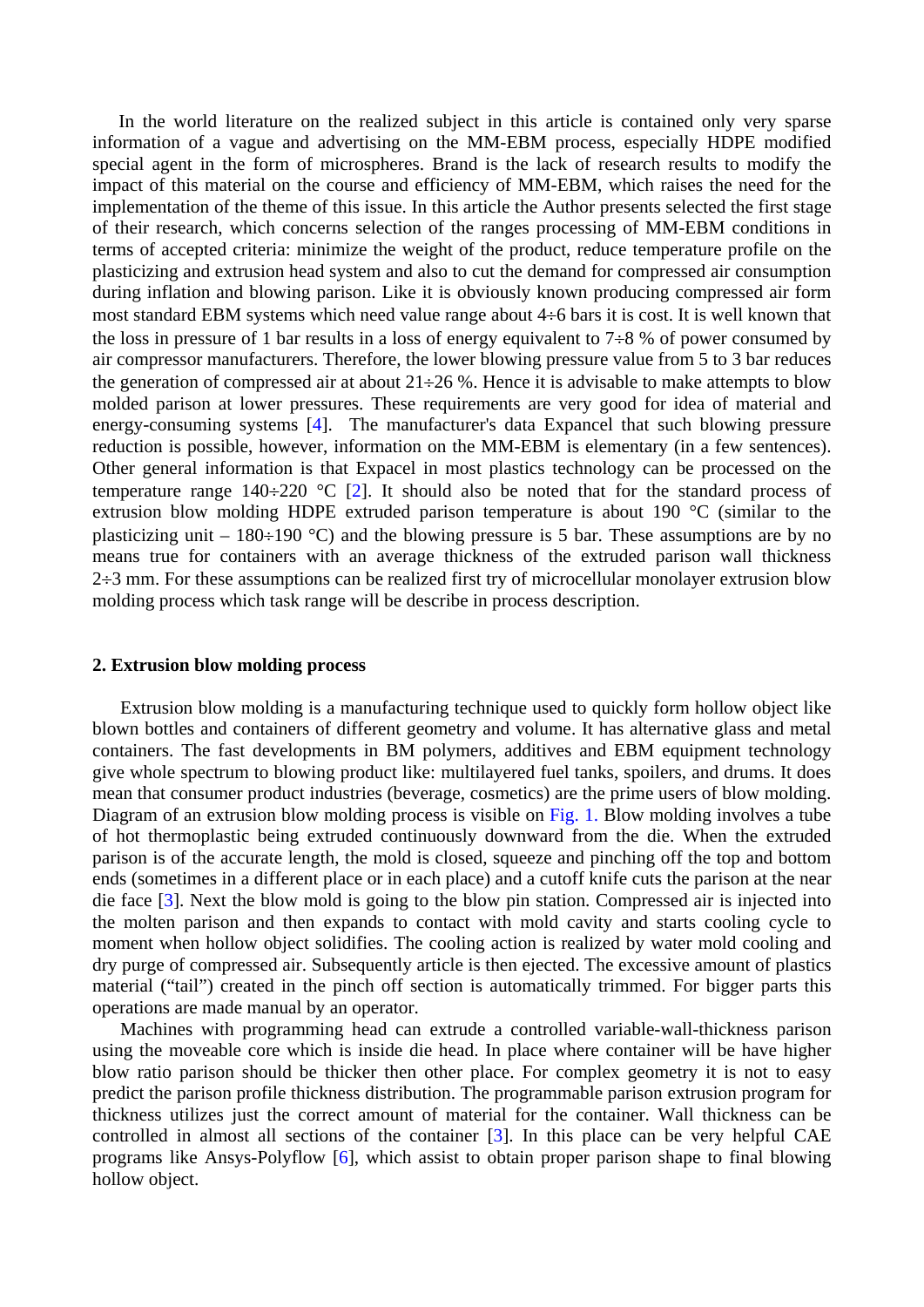Blow molded parts are made with undercuts and are easily removed from the mold, eliminating the need for expensive in-mold cams and slides. Blow molds are also less expensive and need not have in-mold cams and slides (they are cost) [5] because containers are easily removed from the mold. In extrusion blowing molds forces and pressures are much more smaller then the high injection and packing pressures of injection moldings. Therefore, cast aluminum, steel alloys plus beryllium copper molds are used [7].



*Fig. 1. Idea of extrusion blow molding proces* 

## **3. MM-EBM process description**

MM-EBM process consists in adding microspheres granules to the plastics material, also known as the blowing agent which include a gas, which under appropriate conditions of extrusion blow molding process is expanded, and the microspheres increasing its size several times. As a result of MM-EBM a received hollow container suitable two-phase structure, changing it structure from solid to the microporous.

The microcellular monolayer extrusion blow molding process was carried out using an industrial blow molding machine Battenfel Fischer (Fig. 2). To the realizing of MM-EBM was used the following initial conditions: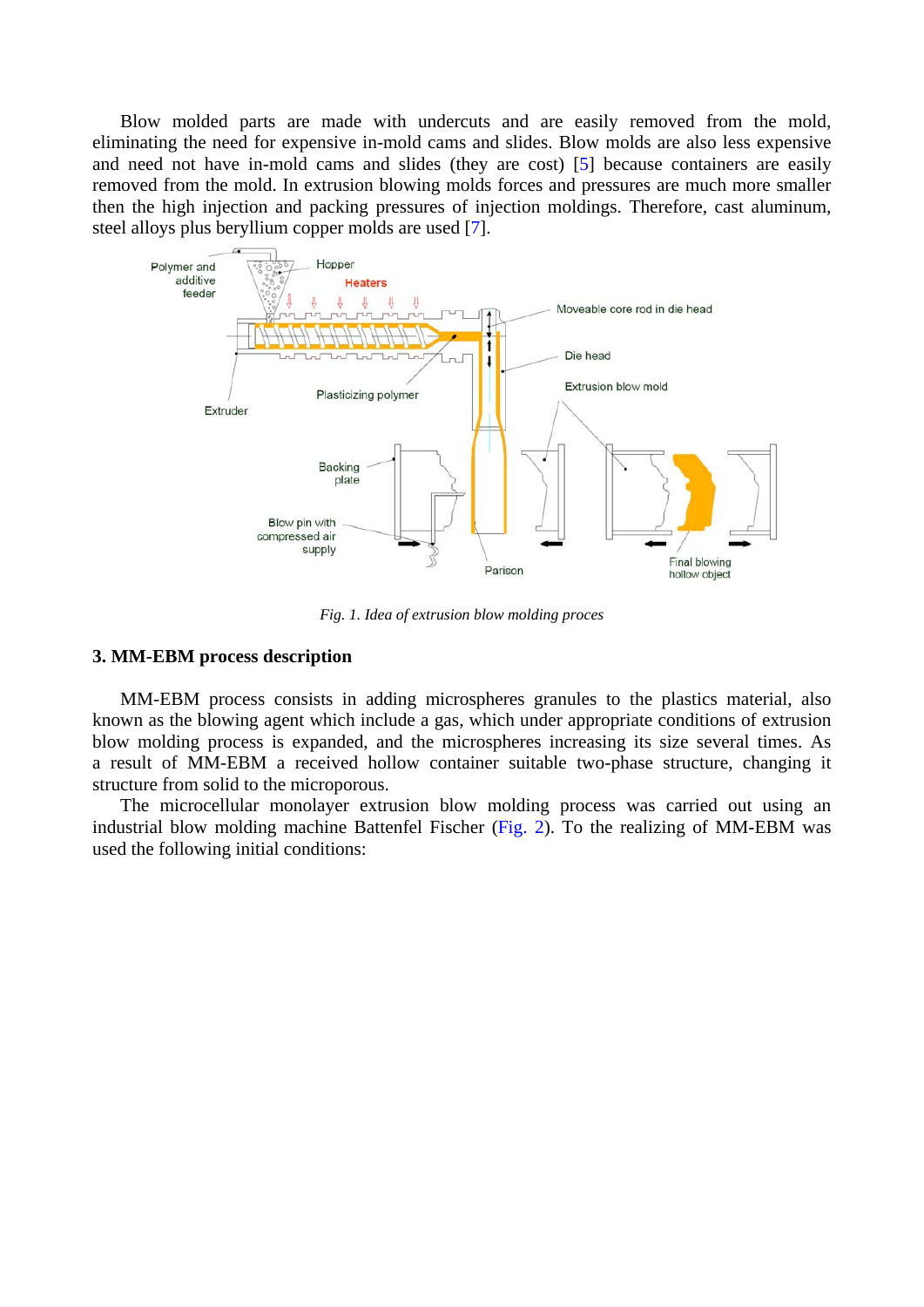

*Fig. 2. Extrusion blow molding machine to realizing MM-EBM process* 

- the temperature in each heating zones: (plasticizing unit)  $T_1 = 170$  °C,  $T_2 = 175$  °C,

T<sub>3</sub>= 175 °C, T<sub>4</sub>= 175 °C, (die head) T<sub>5</sub>= 180 °C, T<sub>6</sub>= 175 °C,

- screw speed during extrusion blow molding  $n_s = 1.8 \text{ min}^{-1}$ 

- two different percentage value of blowing agent in the material (e<sub>1</sub>=0,5 % end e<sub>2</sub>=1,2 %) at constant blowing pressure  $p_{b1} = 4$  bar.

- overall blow molding cycle time  $t_c = 15,46$  s,

- mold temperature during cooling  $T_c = 15 \text{ °C}$ 

Also began to produce bottles in the MM-EBM at a reduced blowing pressure  $p_{b2} = 2$  bar. It should be mentioned that the process of extrusion blow molding has also been made for standard processing conditions without blowing agent (standard profile temperature in plasticizing and die head unit for PE-HD processing is 20 °C higher, and blowing pressure is 5 bar). After the MM-EBM processes began to assess the weight and inside structure of blowing container, using a laboratory microscope MN800 EPI/DIA. Results is presented in the next chapter.

#### **4. Research results and their analyses**

After completing the extrusion blow molding process, for standard EBM terms and terms for MM-EBM, began to assess the weight of blowing products. This assessment was realized according to accepted criteria (% amount of the special blowing agent – microspheres and blowing pressure). Normally, in the standard extrusion blow molding condition, the average weight of the bottle was  $16,2 \pm 0.25$  g. The addition of special blowing agent in the amount of e<sub>1</sub>=0,5 % end  $e_2=1,2$  % leads to a successive reduction of the bottle weight: respectivelly value of  $14,4 \pm 0,16$  g and  $11.8 \pm 0.14$  g. Also should be noted that the use of higher content of blowing agent, for example, in an amount of 1.5 % did not bring positive results in the considered MM-EBM process conditions. These dependencies can be clearly seen in Fig. 3. In conclusion, the uses of special blowing agent in an amount of 1,2 %, to significant reduce (27 %) the weight of the bottle.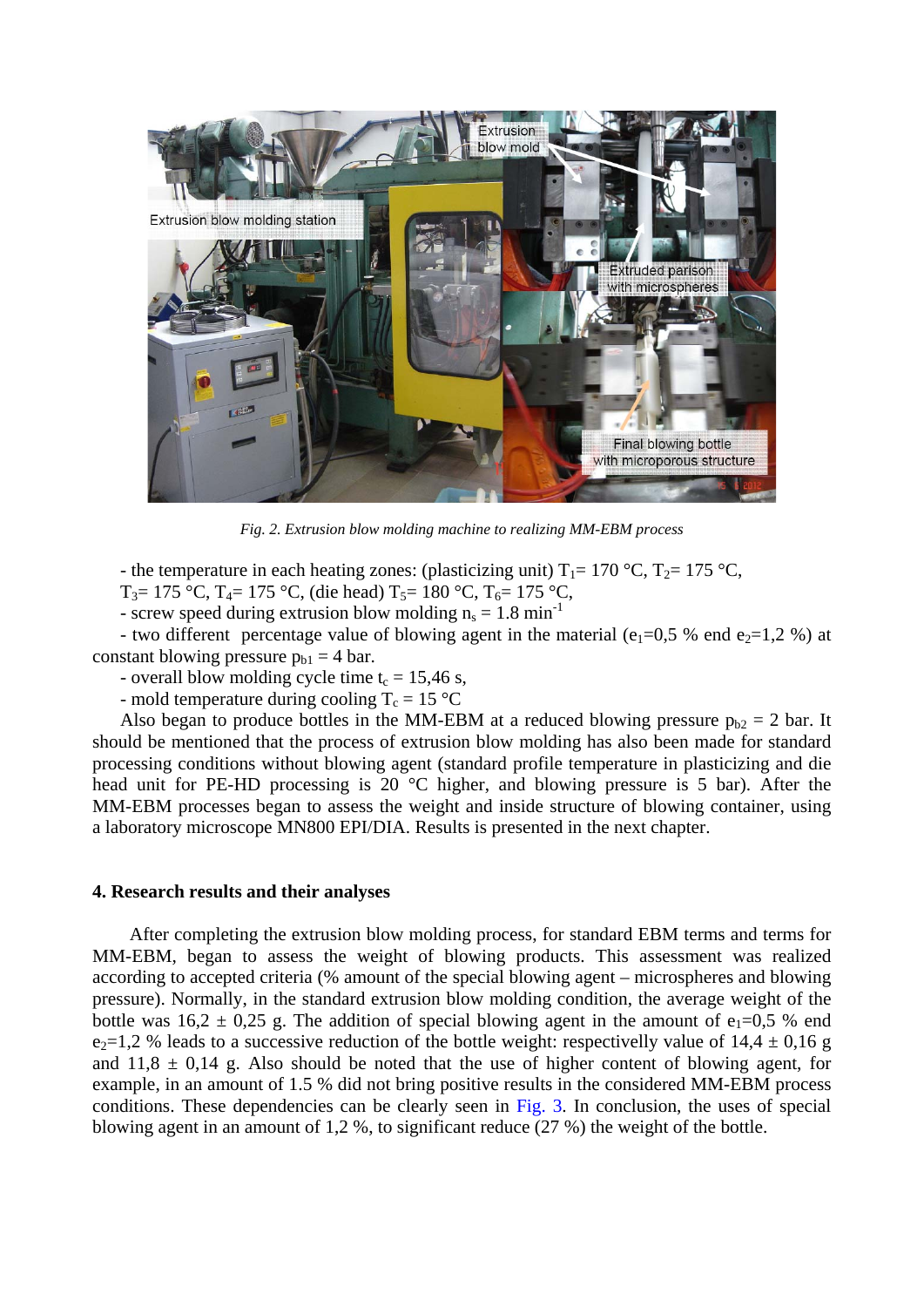

*Fig. 3. Blowing product weight reduction as a effect of using microspheres* 

The next step concerned the evaluation of the bottle wall microstructure in the accepted convention area, as indicated in Fig. 4. As a result of forty times magnification were assessed an average microsphere size. The average pore size determined based connected twenty measurements on samples taken from bottles, where in each sample was measured most visible microspheres. With the Expancel blowing agent in the number of  $e_1 = 0.5$ %, average microsphere size of about  $L_{\mu p} = 80 \mu m$ , and in turn for e<sub>2</sub> = 1,2 % of the value of  $L_{\mu p} = 120 \mu m$  (see Fig. 4). The study was conducted for blowing pressure of 4 bar. Also clearly shows that the higher the content of the Expancel the denser pore distribution in the structure of the bottle wall, which also determines a significant reduction in the bottle weight. In each case under consideration, it is noted that the lower blowing pressure  $p_2 = 2$  bar generates about 10% lower value of microspheres size  $L_{\mu p}$ . For lower blow pressures notes are visually much denser distribution (in each 1 cm<sup>2</sup>) of microspheres in the inside of bottle wall.



*Fig. 4. The evaluation of the bottle wall microstructure in the accepted convention area: (on the left) considered and anlysed area, (on the right) microstructure of bottle wall with visible microspheres*